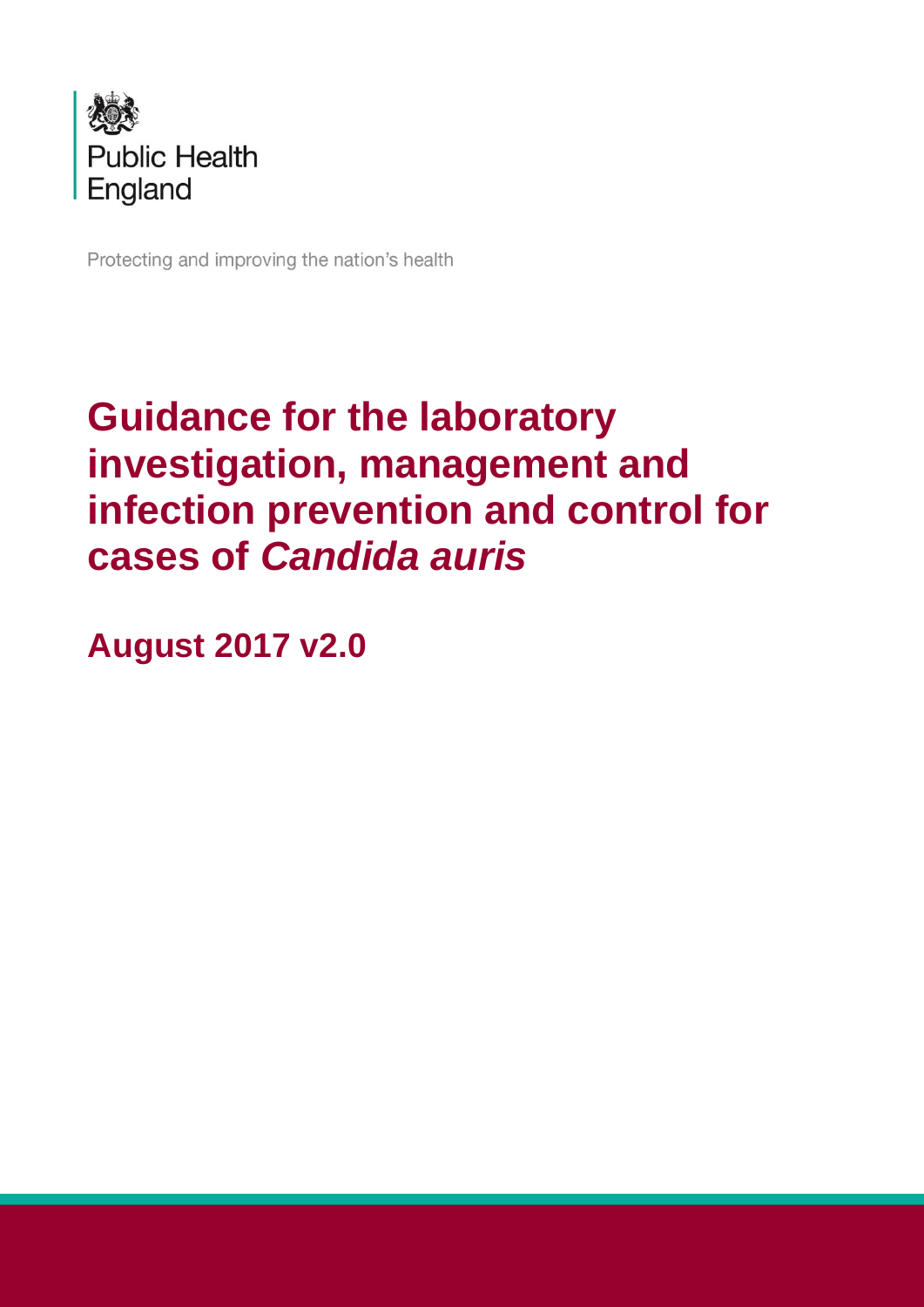## <span id="page-1-0"></span>About Public Health England

Public Health England exists to protect and improve the nation's health and wellbeing, and reduce health inequalities. It does this through world-class science, knowledge and intelligence, advocacy, partnerships and the delivery of specialist public health services. PHE is an operationally autonomous executive agency of the Department of Health.

Public Health England Wellington House 133-155 Waterloo Road London SE1 8UG Tel: 020 7654 8000 [www.gov.uk/phe](http://www.gov.uk/phe) Twitter: [@PHE\\_uk](https://twitter.com/PHE_uk) Facebook: [www.facebook.com/PublicHealthEngland](http://www.facebook.com/PublicHealthEngland)

Prepared by: Louise Bishop, Martina Cummins, Rebecca Guy, Peter Hoffman, Katie Jeffery, Anna Jeffery-Smith, Elizabeth Johnson, Theresa Lamagni, Rohini Manuel, Roxanne Mohammed-Klein, Berit Muller-Pebody, Fiona Neely, Bharat Patel, James Sedgwick, Nan Shetty, Surabhi Taori and Colin Brown.

For queries relating to this document, please contact: [PHE.candidaauris@nhs.net](mailto:PHE.candidaauris@nhs.net)

#### © Crown copyright 2017

You may re-use this information (excluding logos) free of charge in any format or medium, under the terms of the Open Government Licence v3.0. To view this licence, visit [OGL](https://www.nationalarchives.gov.uk/doc/open-government-licence/version/2/) or email [psi@nationalarchives.gsi.gov.uk.](mailto:psi@nationalarchives.gsi.gov.uk) Where we have identified any third party copyright information you will need to obtain permission from the copyright holders concerned.

Published June 2016, updated August 2017 PHE publications gateway number: 2016122

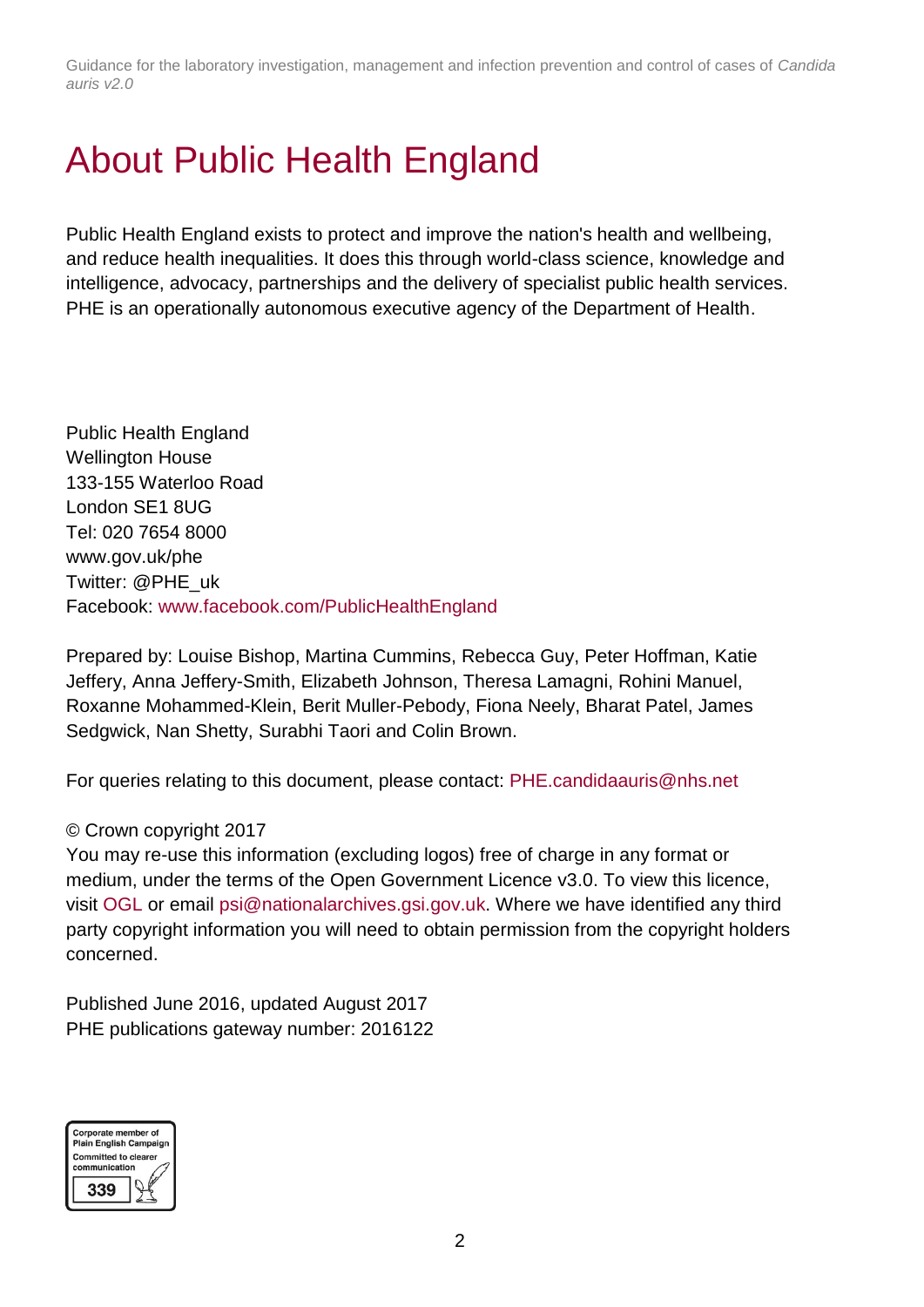## **Contents**

| About Public Health England                                                                                                     | $\overline{2}$             |
|---------------------------------------------------------------------------------------------------------------------------------|----------------------------|
| Introduction: Candida auris                                                                                                     | $\overline{4}$             |
| Investigation in clinical laboratories                                                                                          | $\overline{4}$             |
| Antifungal susceptibility testing<br>Treatment                                                                                  | 6<br>6                     |
| Colonisation<br>Screening policies<br>Infection, prevention and control (IPC)                                                   | 7<br>8<br>10               |
| The patient<br><b>Terminal clean</b><br>Cleaning and decontamination of equipment<br>Waste and linen disposal<br>Communications | 11<br>12<br>12<br>13<br>13 |
| Useful contact details                                                                                                          | 14                         |
| Further reading                                                                                                                 | 15                         |
|                                                                                                                                 |                            |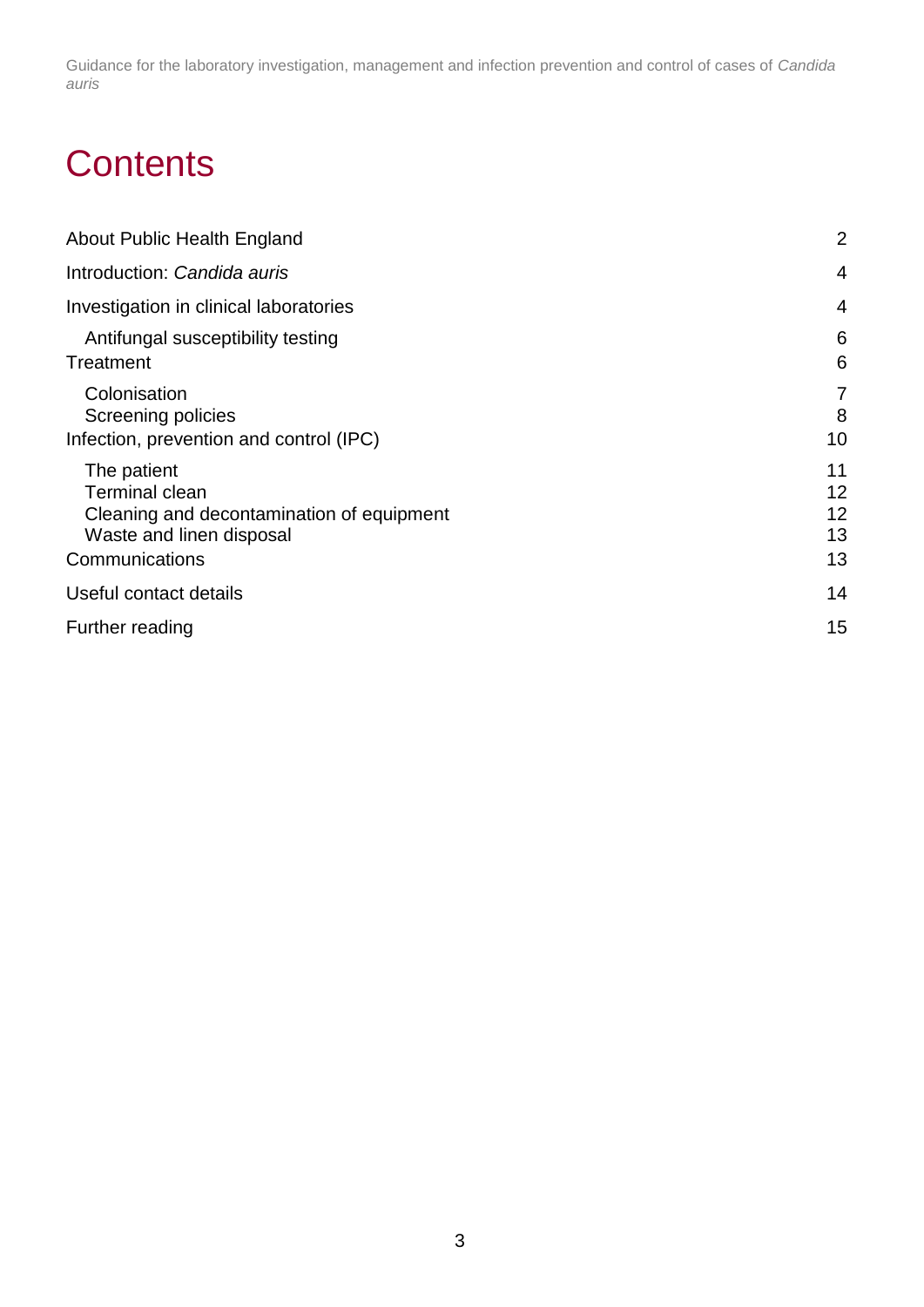### <span id="page-3-0"></span>Introduction: *Candida auris*

*Candida auris* is a recently identified *Candida* species that has been associated with infection and outbreaks in healthcare settings on five continents. It has been isolated from a range of body sites, including skin (very common), urogenital tract (common), and respiratory tract (occasional), and resulted in invasive infections, such as candidaemia, pericarditis, urinary tract infections and pneumonia. *C. auris* affects both paediatric and adult populations, and has predominantly been identified in critically unwell patients in high dependency settings. As with other organisms associated with nosocomial outbreaks, it appears to be highly transmissible between patients and from contaminated environments, highlighting the importance of instituting effective infection prevention and control practices. Significantly, all *C. auris* isolates from the UK have demonstrated reduced susceptibility to the first line antifungal therapy, fluconazole, and variable susceptibility to other antifungal agents. Difficulties with identification of this organism in the laboratory and uncertainty about routes of transmission have impacted significantly on outbreak detection and management. By the end of July 2017, there have been over 200 patients with *C. auris* initially detected in 20 NHS Trusts and independent healthcare providers (first detection only), and over 35 additional hospitals in the United Kingdom have received patients with a known *C. auris* detection. Approximately one quarter of reported *C. auris* detections are clinical infections, including 27 candidaemias. There have been three large nosocomial intensive care unit outbreaks in England, which despite intensive infection prevention and control measures have been difficult to control. Given limitations in typing methodology these may include several novel introductions, including after periods without any new detections.

### <span id="page-3-1"></span>Investigation in clinical laboratories

*C. auris,* on microscopy, is indistinguishable from most other *Candida* species, it is a germ tube test negative budding yeast, however some strains can form rudimentary pseudohyphae on cornmeal agar. Growth at 42 - 45<sup>o</sup>C (used at the Mycology Reference Laboratory) may be useful to help differentiate it from many other *Candida* species,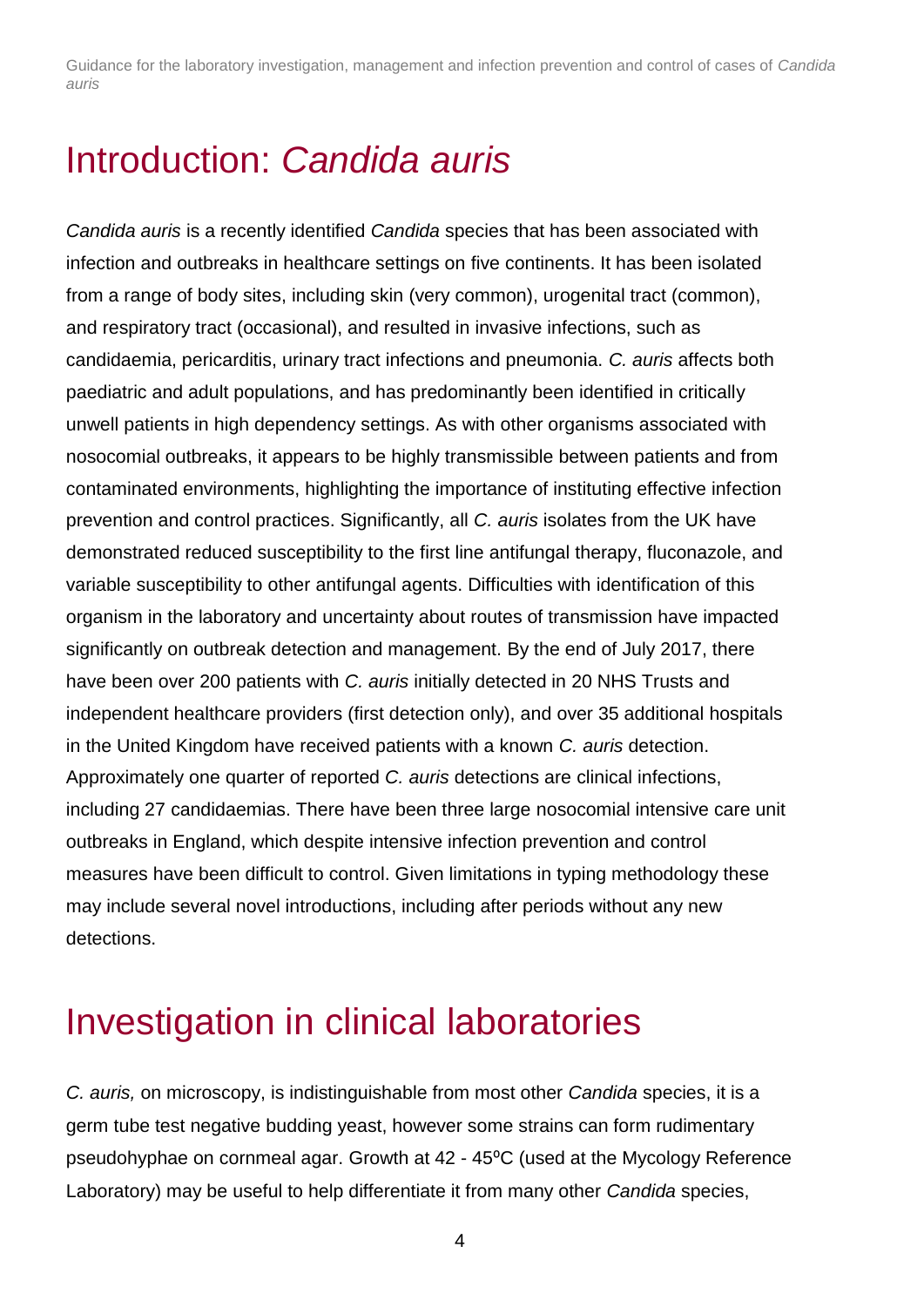especially those for which it is most commonly mis-identified such as *Candida haemulonii.* Most *C. auris* isolates are a pale purple or pink colour on the chromogenic agar, CHROMagar™ Candida, in common with several other non *C. albicans* species. Growth on this and other chromogenic agars (which may display a different colour) cannot be used as a primary identification method. However, chromogenic agars are useful for screening to identify suspicious colonies from mixed cultures including the presence of *C. albicans.* If there is evidence of non–*C. albicans* species on chromogenic agar these should be sub-cultured onto Sabouraud's agar and identified according to local laboratory protocols. It is unlikely that any of the currently available biochemical-based tests will include *C. auris* in their database, as it is a newly recognised species, so laboratories are advised to check the databases provided for their current methods. According to published data, commercially available biochemicalbased tests, including API AUX 20C, VITEK-2 YST, BD Phoenix and MicroScan, used in many front line diagnostic laboratories can misidentify *C. auris* as a wide range of Candida species and other genera (most commonly as *Candida haemulonii*, *Candida famata*, *Candida lusitaniae*, *Rhodotorula glutinis* or *Saccharomyces cerevisiae*).

Therefore, it is important that any *Candida* spp isolates associated with invasive infections and isolates from superficial sites in patients from high intensity/augmented care settings and those transferred from an affected hospital (UK or abroad) should be analysed to species level. If suspected *Candida* spp are identified, further work should be undertaken to ensure that they are not *C. auris*. This would involve either molecular sequencing of the D1/D2 domain or MALDI-TOF Biotyper analysis with *C. auris* either already present or added to the database. This facility is available at the PHE Mycology Reference Laboratory. Please send pure isolates on Sabouraud's slopes accompanied by the appropriate form accessed from

[https://www.gov.uk/government/publications/mycology-identification-and-susceptibility](https://www.gov.uk/government/publications/mycology-identification-and-susceptibility-testing-request-form)[testing-request-form.](https://www.gov.uk/government/publications/mycology-identification-and-susceptibility-testing-request-form)

Laboratories should also ensure correct mapping of the species code for *C. auris* to facilitate reporting to PHE through Second Generation Surveillance System (SGSS).

5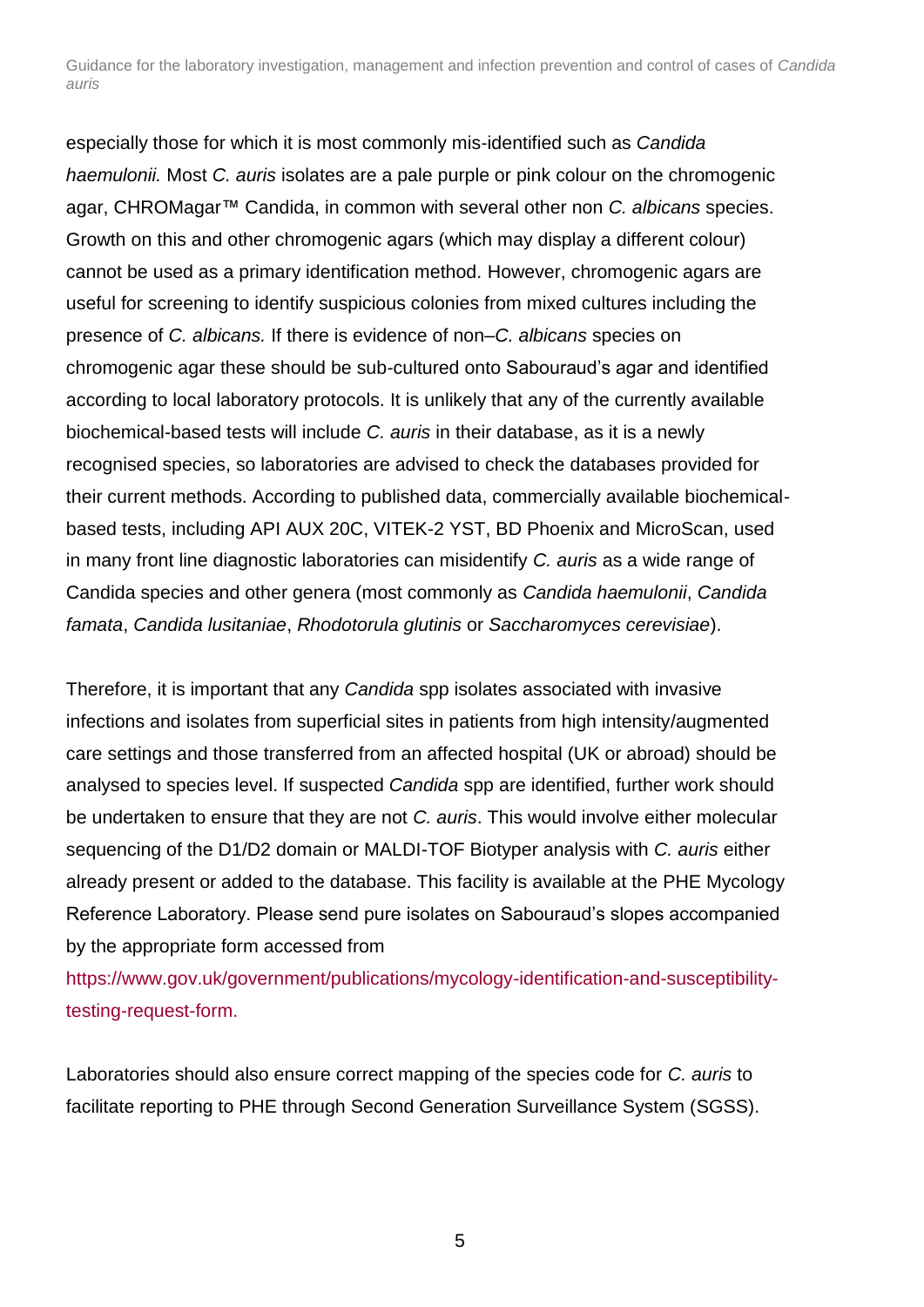#### <span id="page-5-0"></span>Antifungal susceptibility testing

There are no established minimum inhibitory concentration (MIC) breakpoints at present for *C. auris*. Using breakpoints for other *Candida* spp the Centers for Disease Control and Prevention (CDC) demonstrated that, of the global outbreaks they investigated, nearly all of 54 isolates were highly resistant to fluconazole. In their analysis, more than half of *C. auris* isolates were resistant to voriconazole, one third were resistant to amphotericin B (MIC ≥2 mg/L), and a few were resistant to echinocandins. Some isolates have demonstrated elevated MICs to all three major antifungal classes, including azoles, echinocandins, and polyenes indicating that treatment options would be limited. A recent review of 123 global isolates showed that Clinical Laboratory Standard Institute (CLSI) and European Committee for Antimicrobial Susceptibility Testing (EUCAST) MICs are very similar, with 7% resistance to echinocandins and 10% to amphotericin B. Multi-resistant isolates have been reported from South America. Whole genome sequencing of the organism has found resistant determinants to a variety of antifungal agents. Development of resistance to various antifungals has been observed in previously sensitive isolates. Experience to date from the PHE Mycology Reference Laboratory indicates that so far very few multi-drug resistant strains have been found in the UK but all isolates are resistant to fluconazole and often crossresistant to other azoles, with variable resistance to polyenes (approximately 20% for amphotericin B) and echinocandins (approximately 10%).

### <span id="page-5-1"></span>**Treatment**

First-line therapy remains an echinocandin pending specific susceptibility testing which should be undertaken as soon as possible. However, there is evidence that resistance can evolve quite rapidly in this species, ongoing vigilance for evolving resistance is advised in patients who are found to be infected or colonised with *C. auris.* There is currently no evidence or experience to support combination therapy in bloodstream infections with this organism, although if the urinary tract or central nervous system (CNS) is involved dual therapy may be necessary, and some antifungal classes do not have bio-availability in either urine or CNS. Clinicians are advised to make decisions on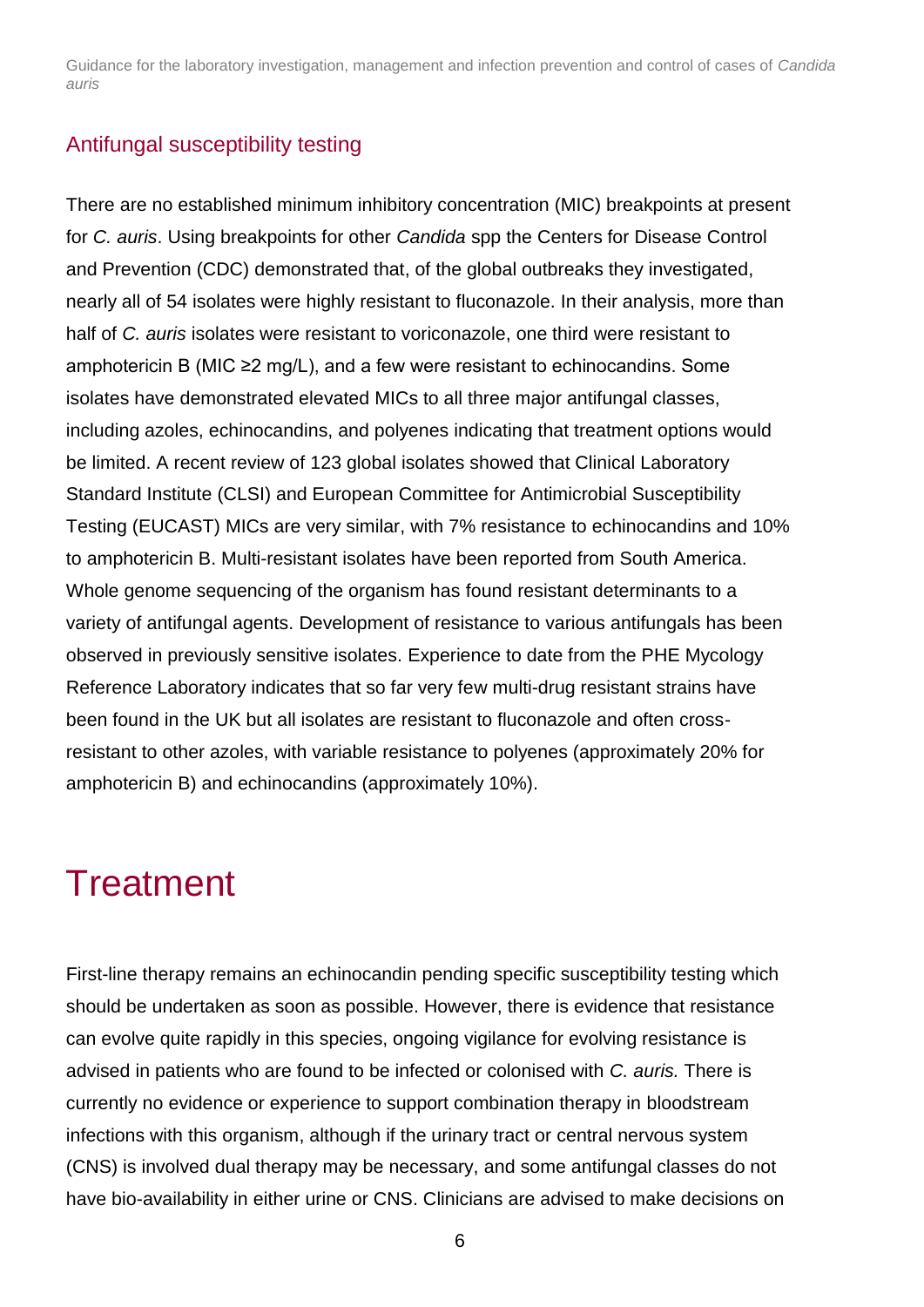a case by case basis depending on the site of infection. The PHE Mycology Reference Laboratory is able to undertake susceptibility testing for amphotericin B, fluconazole, voriconazole, itraconazole, posaconazole, isavuconazole, anidulafungin, caspofungin, and micafungin. If an isolate is found to be resistant to all of these agents the Reference Laboratory will also test for susceptibility to flucytosine, nystatin and terbinafine. Currently UK strains remain susceptible to the topical agents nystatin and terbinafine and it is possible that for the treatment of any future multi-drug resistant strains a regimen incorporating oral terbinafine could be considered.

#### <span id="page-6-0"></span>**Colonisation**

Colonisation of patients has been reported from affected hospitals around the world. There is no evidence currently that reliably demonstrates whether *C. auris* is susceptible to chlorhexidine. More work is being done in this area. Clinical experience to date has shown that colonisation tends to persist and is difficult to eradicate making infection prevention and control strategies particularly important. However, it is still recommended that strategies to prevent and/or treat colonisation include:

- strict adherence to central and peripheral catheter care bundles, urinary catheter care bundle and care of the tracheostomy site
- prompt removal of venous cannulas if there is any sign of infection
- high standards of aseptic technique when undertaking wound care
- skin decontamination with chlorhexidine washes in critically ill patients.

There is not an evidence base to recommend the following, though these may be considered in individual settings:

- mouth gargles with chlorhexidine
- use of topical nystatin and terbinafine for targeted topical management of key sites such as venous cannula entry sites.

There is limited evidence that in *in vitro* settings, shorter contact times with chlorhexidine (without alcohol) may not be as effective as povo-iodine based topical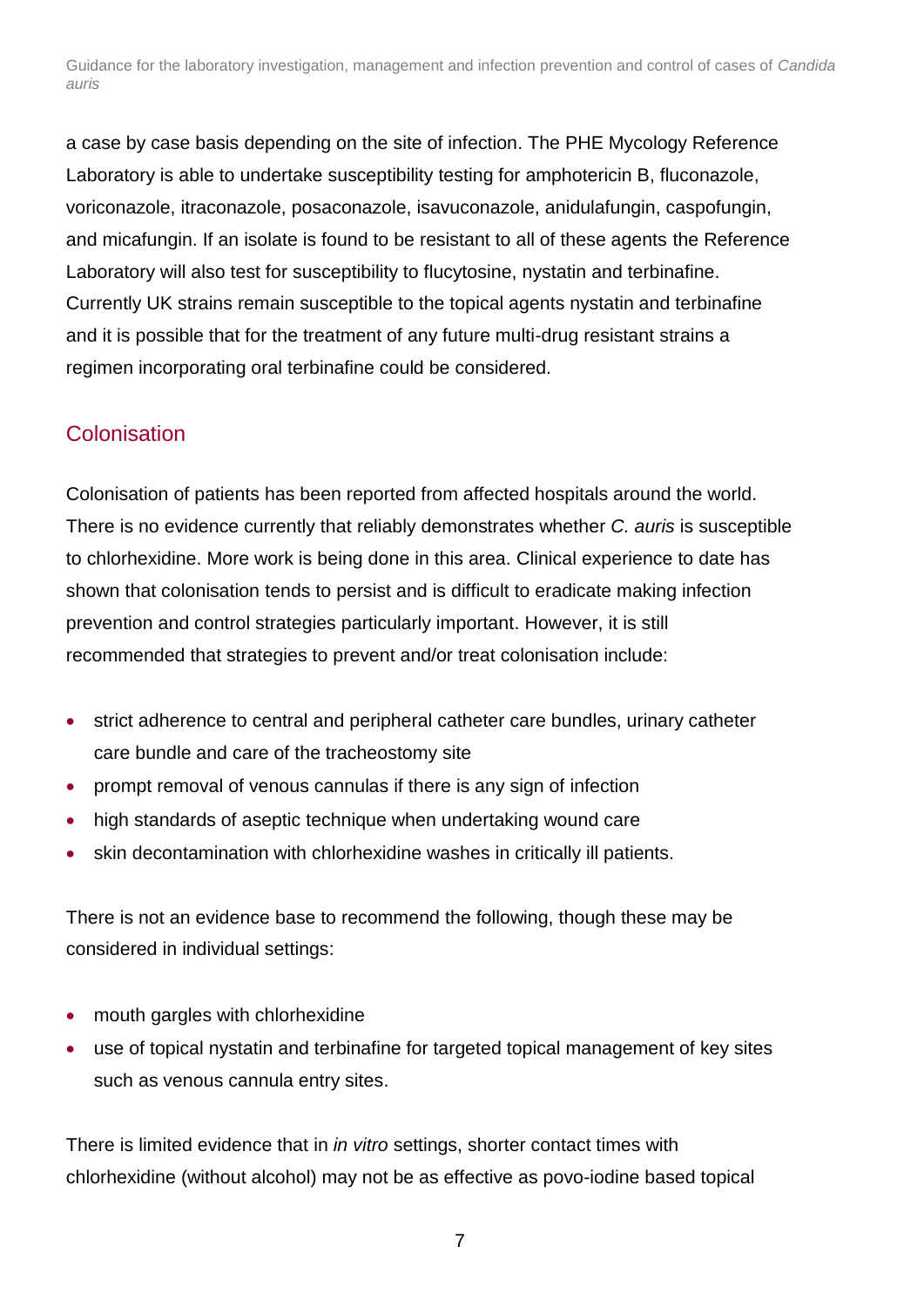applications in reducing *C. auris* colonisation – this may be considered when performing invasive procedures such as line insertions or surgical procedures in colonised patients.

#### <span id="page-7-0"></span>Screening policies

All Trusts are encouraged to develop a screening policy after local risk assessments are undertaken. Screening is recommended in units that have ongoing cases and/or colonisations, or identification of a new infected or colonised patient, as follows:

- any novel detection in a Trust should be an indicator to screen close contacts if on an intensive care setting
- if the patient has been isolated during admission on a ward other than an intensive care setting, Trusts are advised to speciate all candida isolates from the same unit to the species level using an appropriate method that will detect *C. auris* for the subsequent four weeks
- in all cases, in the four weeks prior to diagnosis in the index patient, hospitals should look back to see if there has been an increase in detection of *Candida* spp in the same intensive care setting or ward as this may represent unrecognised transmission
- if the index patient was not isolated, close contacts who have been in the same bay with an affected patient in the 48 hours prior to first identification should be isolated or cohorted with other contacts, and cared for with enhanced infection prevention and control measures as detailed below for cases. Close contacts can be de-isolated after three consecutive negative screens at least 24 hours apart.

Screening is advised for patients coming from other affected hospitals/units in the UK and abroad. Currently hospital outbreaks have been reported from the United States, India, Pakistan, Venezuela, Columbia, Israel, Oman, South Africa, and Spain, although UK and worldwide prevalence is still to be established due to problems with laboratory diagnosis. An updated PHE briefing note was disseminated in March 2017 to all Trusts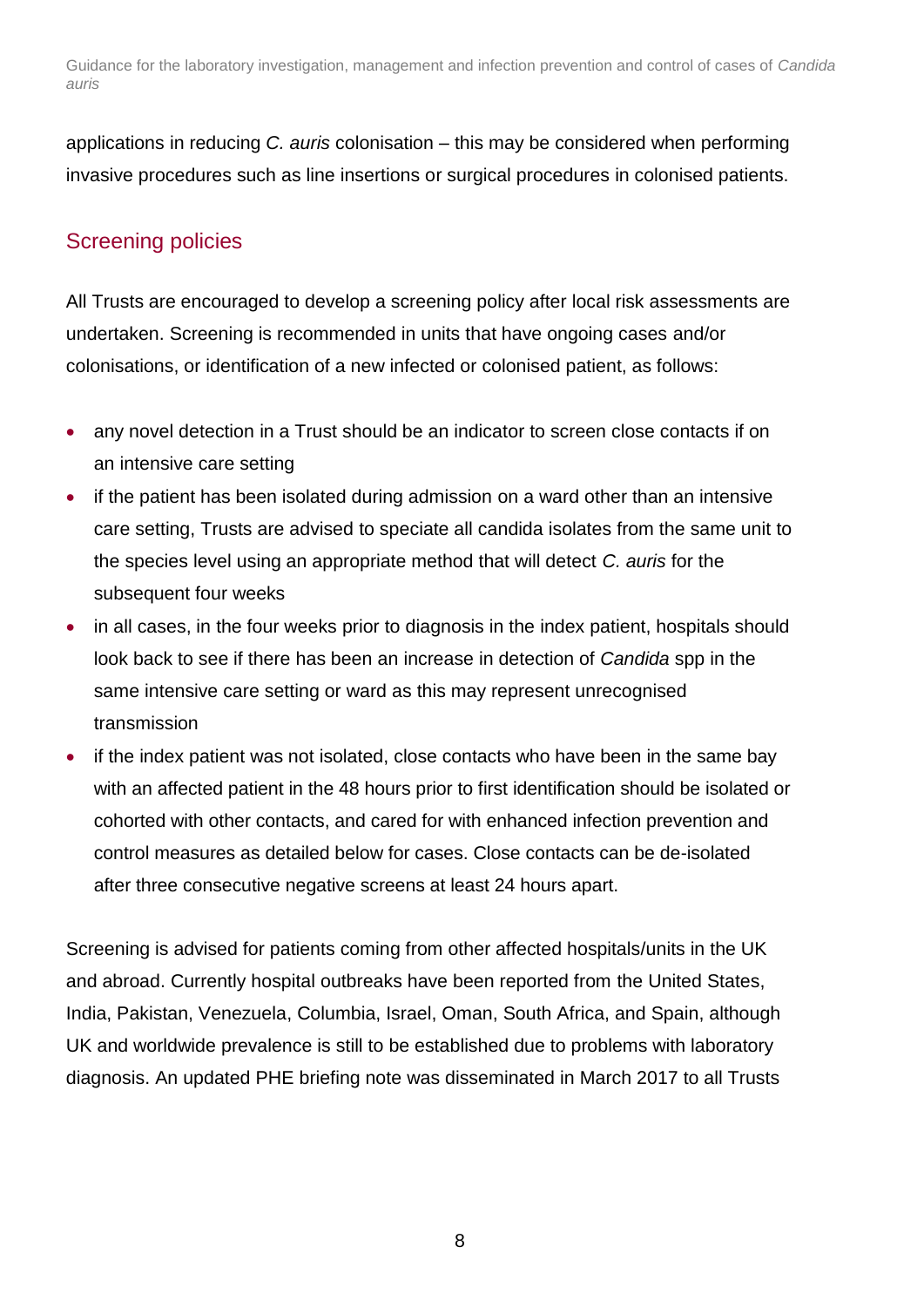listing UK Trusts with evidence of sustained outbreaks<sup>1</sup>. Time from initial exposure to colonisation as low as four hours have been reported by several affected hospitals.

Suggested screening sites, based on the predilection of *Candida* spp to colonise the skin and mucosal surfaces i.e. genitourinary tract, gastrointestinal, mouth and respiratory tract, are:

- groin and axilla (the most persistently positive in Trusts that have conducted screening)
- urine (there have been several cases of persistent urinary colonisation in catheterised patients)
- nose and throat
- perineal swab
- rectal swab or stool sample.

Other sites that may be considered if clinically indicated are:

- low vaginal swab
- sputum / endotracheal secretions
- drain fluid (abdominal/pelvic/mediastinal)
- cannula entry sites
- wounds.

l

Routine wound swabs may be used to collect screening samples. Rectal swabs have been shown to be intermittently positive – they may be more useful to detect incident colonisation rather than transmission in hospital environments, but the role of gastrointestinal carriage is as yet unclear.

All screen positive patients should be isolated or cohorted as described below. There is currently no evidence to support the de-isolation of patients found to be colonised or infected with *C. auris* as the length of carriage is unknown. As there is clinical

 $1$  Please write to [candidaauris@phe.gov.uk](mailto:candidaauris@phe.gov.uk) if you need this resent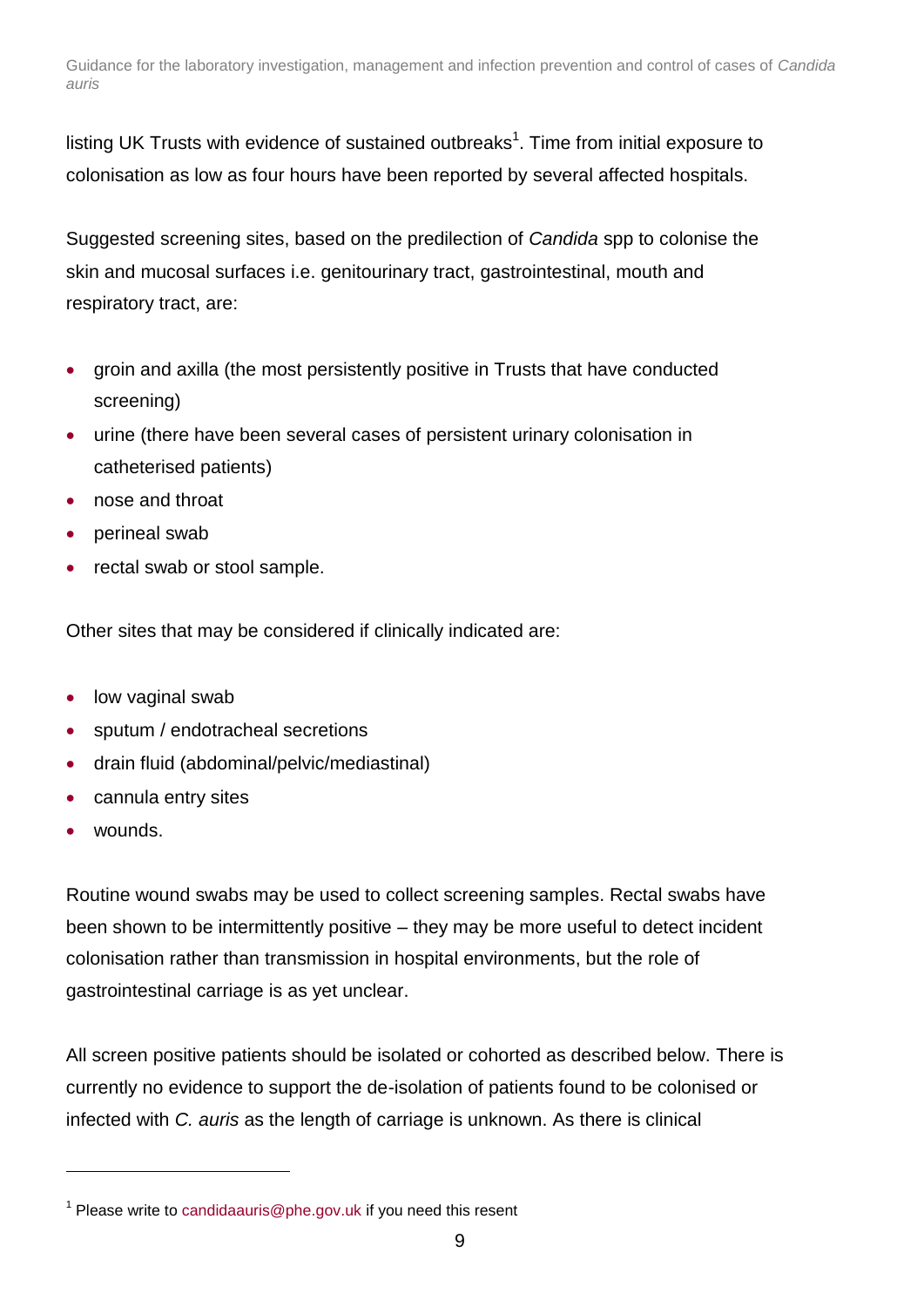experience of recurrence of colonisation, the need for ongoing vigilance in the form of weekly (or more frequent) screens in clinical environments where *C. auris* colonised patients have been managed should be considered by performing local risk assessments.

All newly positive screens or clinical samples from patients unknown to be colonised should be reported to the local PHE Centre Health Protection Team (HPT) – a detailed Standardised Operating Procedure has been developed for HPTs to utilise which details specifics of cases definitions, isolation of cases and contacts, and ward screening for both single sporadic cases and potential outbreak scenarios.

Isolation and rescreening of patients known to be previously colonised is recommended on readmission as there is not enough evidence yet to exclude lifelong colonisation. Deisolation is not recommended apart from in units with experience of managing *C. auris*.

## <span id="page-9-0"></span>Infection, prevention and control (IPC)

Reports from India, Pakistan, Venezuela, Spain, UK, South Africa, Israel, and Colombia (CDC, personal communication) have described large healthcare outbreaks of *C. auris* infection and colonisation. The precise mode of transmission within the healthcare environment is not known, and is likely to be multifactorial. However, experience during these outbreaks suggests that *C. auris* might substantially contaminate the environment and equipment of colonised or infected patients. Transmission directly from fomites (such as blood pressure cuffs, stethoscopes and other equipment in contact with the patient) is a particular risk, however this does not preclude transmission via hands of healthcare workers and hand hygiene needs to be strictly adhered to. Where possible equipment used for the infected/colonised patient should not be shared with other patients on the ward unless between-patient decontamination can be assured. *C. auris* has been detected on settle plates around patient bedsides and on monitoring devices within the UK. Hospitals must ensure that the bed space requirements between patients comply with the Health Building Note regulations in order to minimise the likelihood of transmission. Adherence to hand hygiene needs to be consistently high and sustained. It is essential that all healthcare staff work in a multi-disciplinary team with their Clinical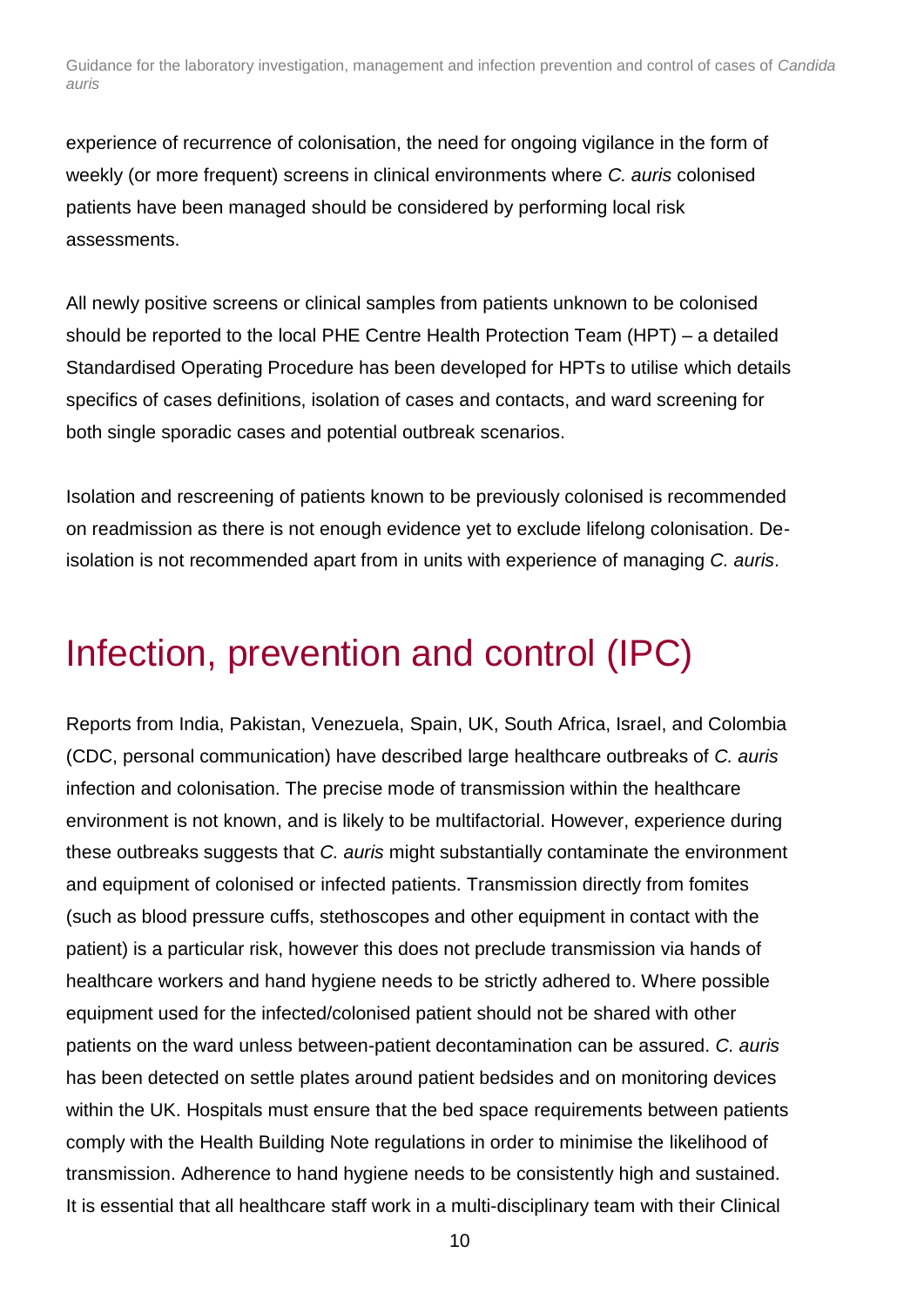Microbiologists and under the direction of their IPC team when dealing with care of patients colonised with *C. auris*.

### <span id="page-10-0"></span>The patient

Key infection prevention and control measures include:

- isolation of all patients colonised or infected with the organism in a single room, ideally with *ensuite* facilities, wherever possible
- isolation of all patients who have been transferred from an affected UK hospital or a hospital abroad until screening results are available
- strict adherence to standard precautions including hand hygiene using soap and water followed by alcohol hand rub on dry hands
- personal protective equipment in the form of gloves and aprons (or gowns if there is a high risk of soiling with blood or body fluids, or likely physical contact with patient's skin)
- these should be donned after hand washing and before entering the room or patient area and removed and discarded in the room or patient environment followed by a thorough hand wash and application of alcohol hand rub on dry hands before exit
- visors and masks are not routinely required and should be worn only if there is a procedural risk of spillage or splashes
- patients and visitors of infected or colonised patients need to be briefed about the infection (possibly using the patient information leaflet) and infection prevention and control precautions reinforced; including the need for robust hand hygiene and use of protective aprons
- single-patient use items such as blood pressure cuffs and pillows should be considered, especially in outbreak situations.

Some Trusts have found the introduction of chlorhexidine impregnated protective disks for long lines useful in preventing invasive infection.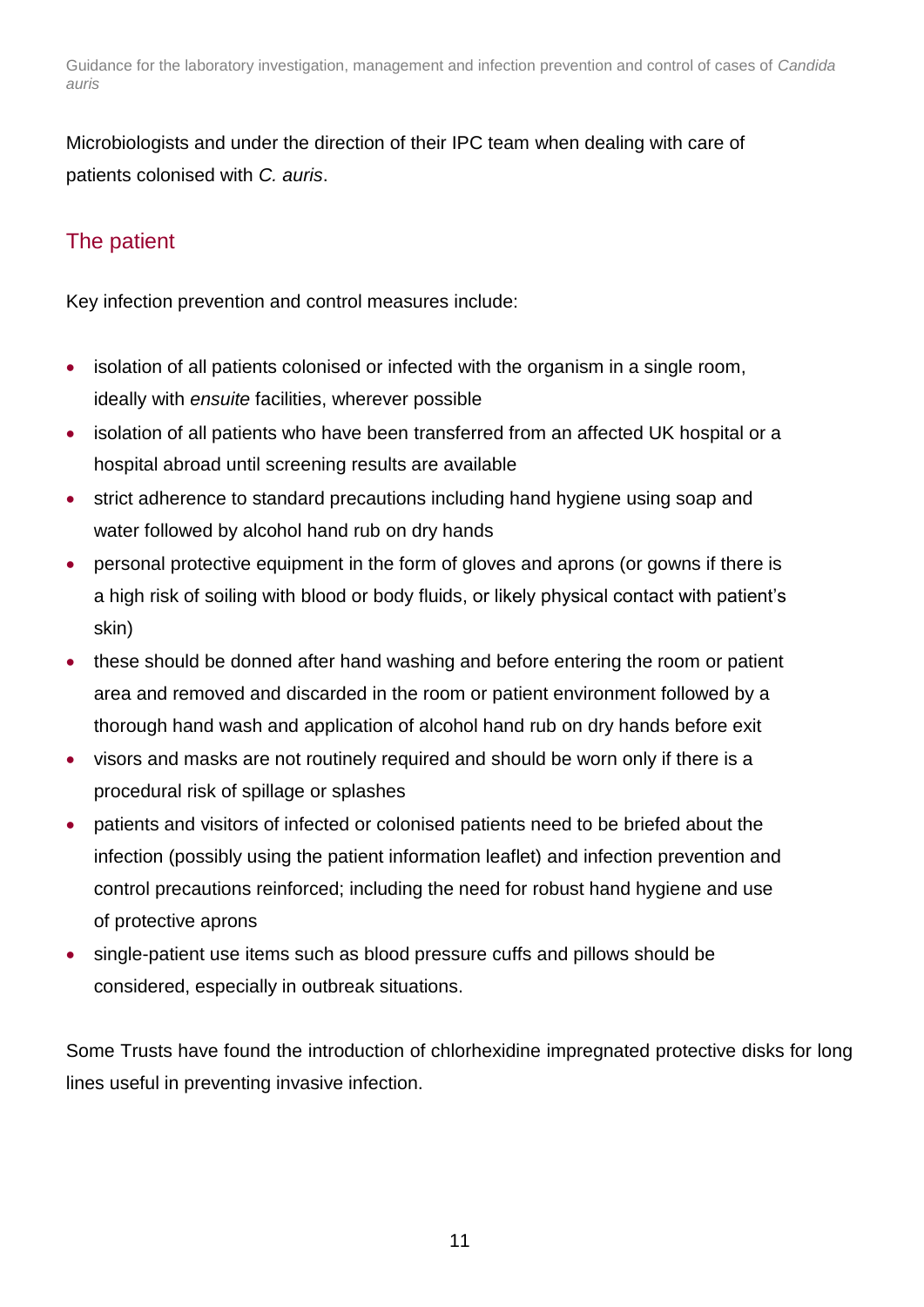#### <span id="page-11-0"></span>Terminal clean

Once the patient has left the environment a terminal clean should be undertaken. For terminal cleaning of a bedspace or room vacated by a *C. auris* colonised/infected patient, disinfection, preceded by cleaning, of horizontal surfaces plus all items that may have come into contact with the patient or staff hands should occur. The disinfectants used should be those for each item in compliance with the hospital's policy. A hypochlorite is currently recommended for cleaning of the environment at 1000 ppm of available chlorine. As different staff groups may be responsible for different items, attention should be focused on all relevant items going undecontaminated. Application of disinfectant should be thorough ensuring good contact before the disinfectant dries. Privacy curtains should be changed. Consideration should be given to discarding less expensive items that are difficult to decontaminate, or using single-patient use devices such as blood pressure cuffs. Stocks of single use items in the immediate patient environment should be discarded.

If any non-contact disinfection is used (e.g. gaseous hydrogen peroxide or UV), full cleaning and disinfection preceding it should still occur. Individual Trusts should adopt a local cleaning policy and regimen depending on the level of contamination and case load. Domestic staff will require training and supervision until declared competent. Cleaning staff should change gloves and aprons with appropriate hand decontamination after cleaning each *C. auris* area. There should be appropriate decontamination of dynamic mattresses.

If a patient needs to be taken out of the side room or bay to theatre, procedure room, or for imaging, they should be scheduled last on the list for the day and the environment cleaned as described above. Several hospitals have reported favourable use of gaseous hydrogen peroxide, following preparatory protocols.

#### <span id="page-11-1"></span>Cleaning and decontamination of equipment

All equipment (including patient monitoring devices and mobility aids) should be cleaned in accordance with manufacturer's instructions and where relevant returned to the company for cleaning. Particular attention should be paid to cleaning of reusable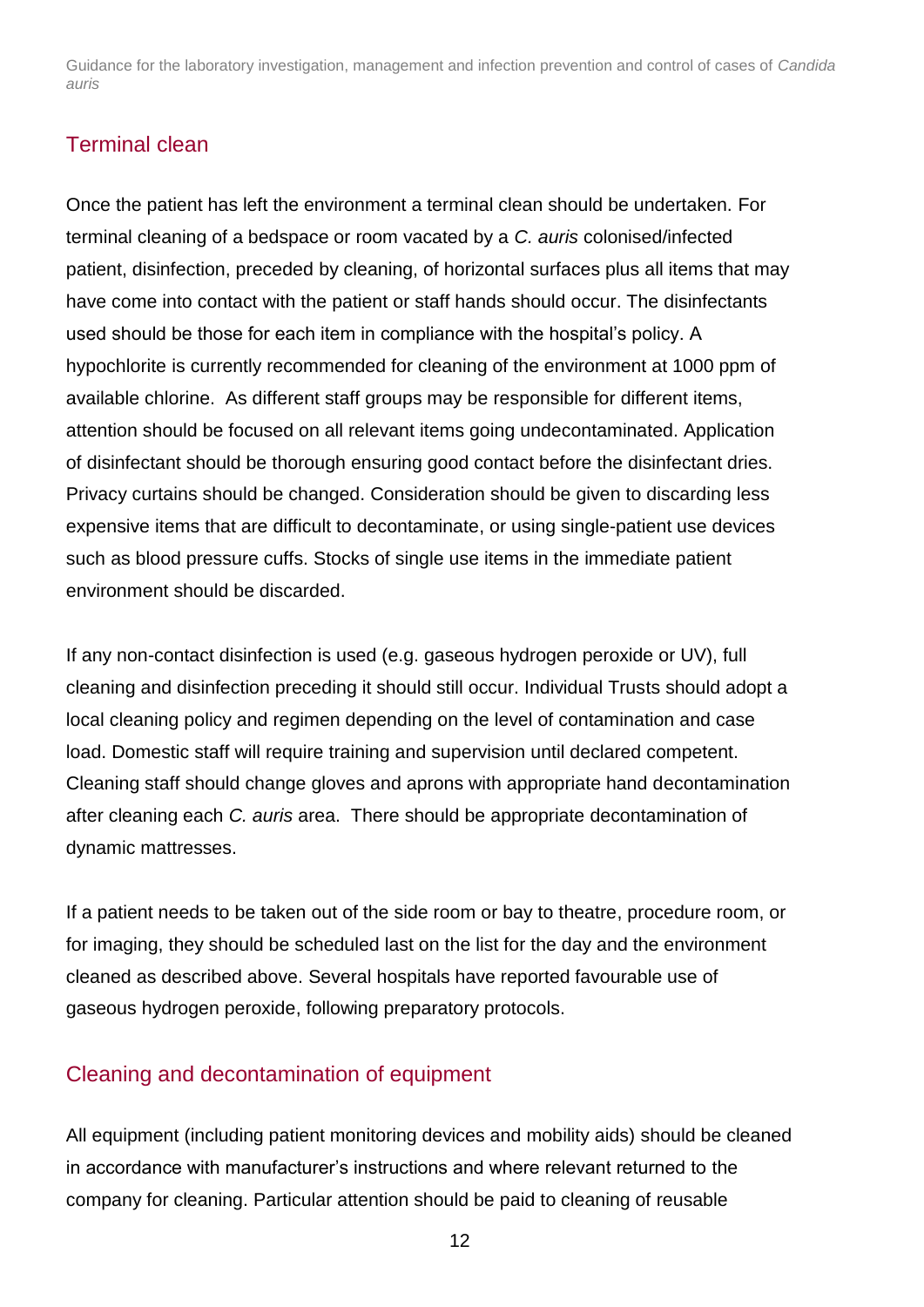equipment (e.g. pulse oximeters, thermometer probes, computers on wheels, ultrasound machines) from the bed space of an infected/colonised patient.

#### <span id="page-12-0"></span>Waste and linen disposal

Trusts should follow their current waste and used linen policies as for any other multiresistant healthcare-associated organism:

- attention should be paid to appropriate bagging and isolation of used linen and waste so that the environment is not contaminated
- in paediatric and neonatal units, specific attention should be paid to disposal of used nappies
- at no time should contaminated material be discarded / washed in the clinical hand wash basins.

Further Infection control guidance in community care setting can be accessed from [https://www.gov.uk/government/publications/candida-auris-infection-control](https://www.gov.uk/government/publications/candida-auris-infection-control-incommunity-care-settings)[incommunity-care-settings](https://www.gov.uk/government/publications/candida-auris-infection-control-incommunity-care-settings)

## <span id="page-12-1"></span>**Communications**

An information leaflet for affected patients and relatives is available and can be accessed from [https://www.gov.uk/government/publications/candida-auris-a-guide-for](https://www.gov.uk/government/publications/candida-auris-a-guide-for-patients-and-visitors)[patients-and-visitors.](https://www.gov.uk/government/publications/candida-auris-a-guide-for-patients-and-visitors)

*C. auris* colonisation information should be included in any discharge summary or patient transfer documents, ideally with direct communication to IPC representatives at receiving hospitals. If positive results become available after discharge or transfer, information should be relayed to the receiving hospital/GP for further communication to the patient and for relevant public health action.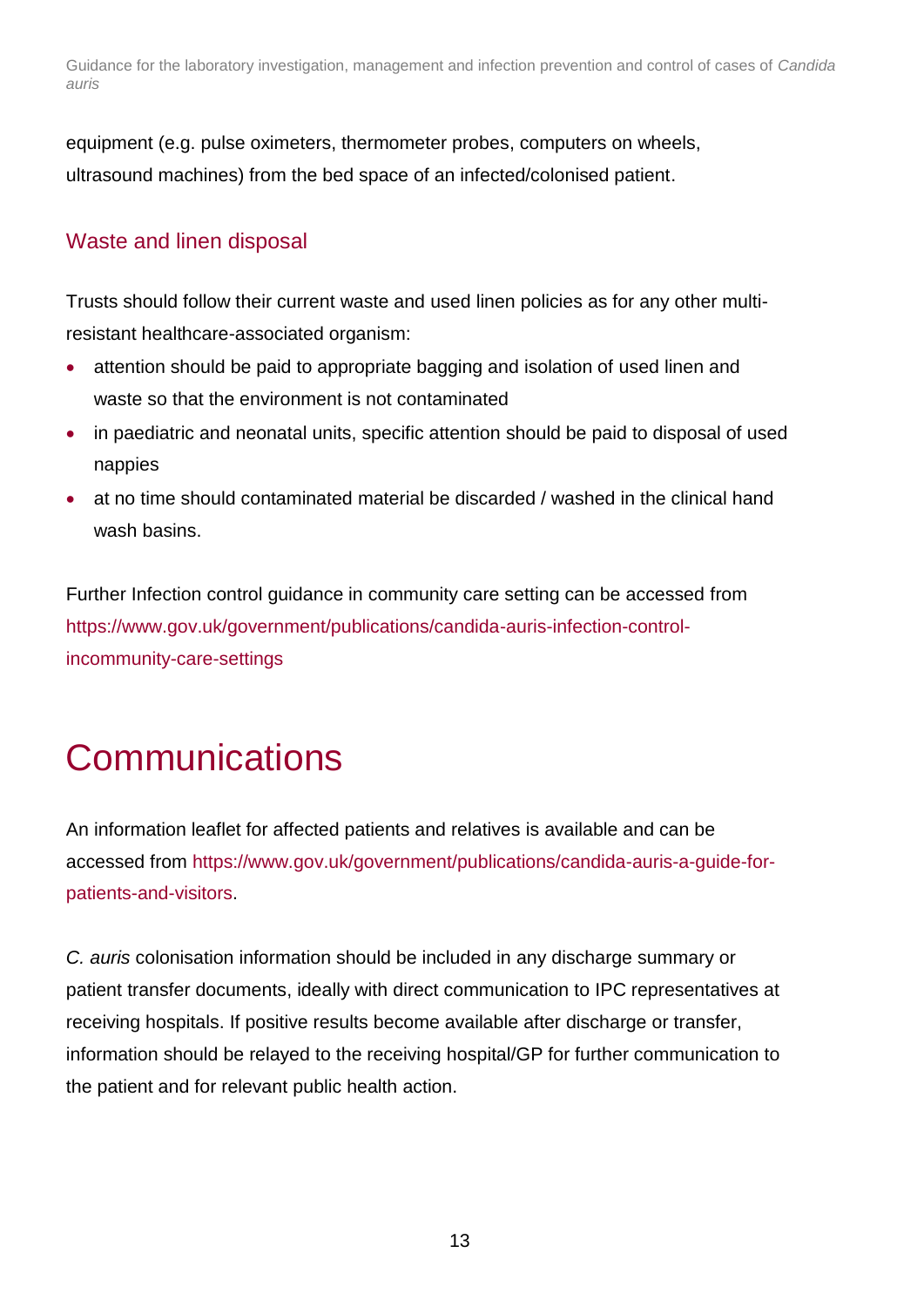If a patient dies and the cause of death is attributable to *C. auris*, this must be included in the death certificate and should be relayed to the National Incident Team (Contact Details 6). To date there has been no attributable *C. auris* mortality within the UK.

Systems permitting, each hospital should label colonised patients with an infection control flag on the patient electronic case record, so healthcare professionals are immediately alerted to the *C. auris* status if or when that patient is readmitted in future.

### <span id="page-13-0"></span>Useful contact details

- 1. For mycology advice, and referral of candida isolates to PHE Mycology Reference Laboratory, please contact [elizabeth.johnson@phe.gov.uk](mailto:elizabeth.johnson@phe.gov.uk) and andrew.borman@phe.gov.uk
- 2. For advice about decontamination, environmental screening, and cleaning please contact [peter.hoffman@phe.gov.uk,](mailto:peter.hoffman@phe.gov.uk) [jimmy.walker@phe.gov.uk](mailto:jimmy.walker@phe.gov.uk) and [ginny.moore@phe.gov.uk](mailto:ginny.moore@phe.gov.uk)
- 3. For clinical management advice, please contact [s.schelenz@rbht.nhs.uk,](mailto:s.schelenz@rbht.nhs.uk) [a.hall@rbht.nhs.uk,](mailto:a.hall@rbht.nhs.uk) [surabhi.taori@nhs.net,](mailto:surabhi.taori@nhs.net) and [katie.jeffery@ouh.nhs.uk](mailto:katie.jeffery@ouh.nhs.uk)
- 4. For IPC advice, please contact the above and [bharat.patel@phe.gov.uk,](mailto:bharat.patel@phe.gov.uk) [rohini.manuel@phe.gov.uk,](mailto:rohini.manuel@phe.gov.uk) and martina.cummins@phe.gov.uk
- 5. Trusts should contact their local Health Protection Team (HPT), however for HPTs who require advice from colleagues with *C. auris* experience, please contact [yimmy.chow@phe.gov.uk,](mailto:yimmy.chow@phe.gov.uk) [janice.lo@phe.gov.uk,](mailto:janice.lo@phe.gov.uk) [louise.bishop@phe.gov.uk,](mailto:louise.bishop@phe.gov.uk) and [clare.humphreys@phe.gov.uk](mailto:clare.humphreys@phe.gov.uk)
- 6. For national incident advice please contact [colin.brown@phe.gov.uk,](mailto:colin.brown@phe.gov.uk) [rebecca.guy@phe.gov.uk,](mailto:rebecca.guy@phe.gov.uk) and [PHE.candidaauris@nhs.net](mailto:PHE.candidaauris@nhs.net) or [candida.auris@phe.gov.uk](mailto:candida.auris@phe.gov.uk)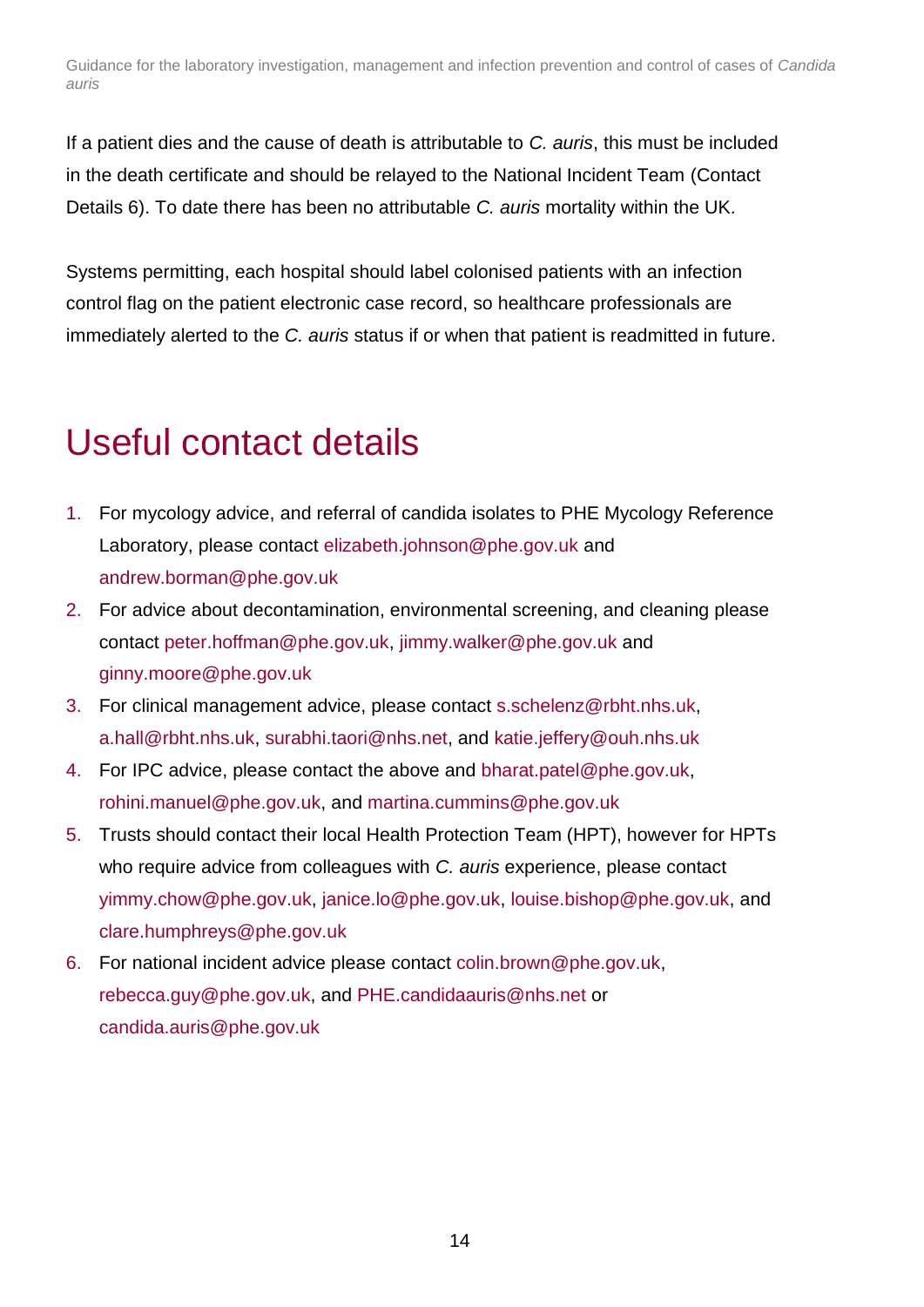## <span id="page-14-0"></span>Further reading

- 1. Satoh K et al. Candida auris sp. nov., a novel ascomycetous yeast isolated from the external ear canal of an inpatient in a Japanese hospital. *Microbiol Immunol* 2009; 53(1): 41-4.
- 2. Magobo RE et al. Candida auris-associated candidemia, South Africa. *Emerg Infect Dis* 2014;20(7):1250-1.
- 3. Lee WG et al. First three reported cases of nosocomial fungemia caused by Candida auris. *J Clin Microbiol* 2011;49(9):3139-42.
- 4. Chowdhary, A., *et al*., New clonal strain of Candida auris, Delhi, India. *Emerg Infect Dis* 2013;19(10):1670-3.
- 5. Emara M et al. Candida auris candidemia in Kuwait, 2014. *Emerg Infect Dis* 2015;21(6):1091-2.
- 6. Vallabhaneni S et al. Investigation of the First Seven Reported Cases of Candida auris, a Globally Emerging Invasive, Multidrug-Resistant Fungus - United States, May 2013-August 2016*. MMWR - Morbidity & Mortality Weekly Report* 2016;65(44): 1234-1237.
- 7. Calvo B et al. First report of Candida auris in America: Clinical and microbiological aspects of 18 episodes of candidemia*. J Infect* 2016:73(4):369-74.
- 8. Khillan V et al. A rare case of breakthrough fungal pericarditis due to fluconazoleresistant Candida auris in a patient with chronic liver disease*. JMM Case Reports* 2014;doi:10.1099/jmmcr.0.T00018.
- 9. Schelenz S et al. First hospital outbreak of the globally emerging Candida auris in a European hospital. *Antimicrob Resist Infect Control* 2016;5(1):35.
- 10. European Centre for Disease Prevention and Control. Candida auris in healthcare settings - Europe. Stocholm;ECDC:2016.
- 11. Borman A, Szekeley A, Johnson E. Isolates of the emerging pathogen Candida auris present in the UK have several geographic origins. *Med Mycol 2017;*doi: 10.1093/mmy/myw147.
- 12. Borman A, Szekeley A, Johnson E. Comparative Pathogenicity of United Kingdom Isolates of the Emerging Pathogen Candida auris and Other Key Pathogenic Candida Species. *mSphere* 2016;1(4):e00189-16.
- 13. Ben-Ami R et al. Antibiotic exposure as a risk factor for fluconazole-resistant Candida bloodstream infection. *Antimicrob Agents Chemother* 2012;56(5): 2518-23.
- 14. Wey SB et al. Risk factors for hospital-acquired candidemia. A matched casecontrol study. *Arch Intern Med* 1989;149(10):2349-53.
- 15. Messer SA et al. Activity of Contemporary Antifungal Agents, Including the Novel Echinocandin Anidulafungin, Tested against Candida spp., Cryptococcus spp., and Aspergillus spp.: Report from the SENTRY Antimicrobial Surveillance Program (2006 to 2007). *J Clin Microbiol* 2009;47(6):1942-1946.
- 16. Chakrabarti A et al. Incidence, characteristics and outcome of ICU-acquired candidemia in India. Intensive Care Med 2015;41(2):285-95.